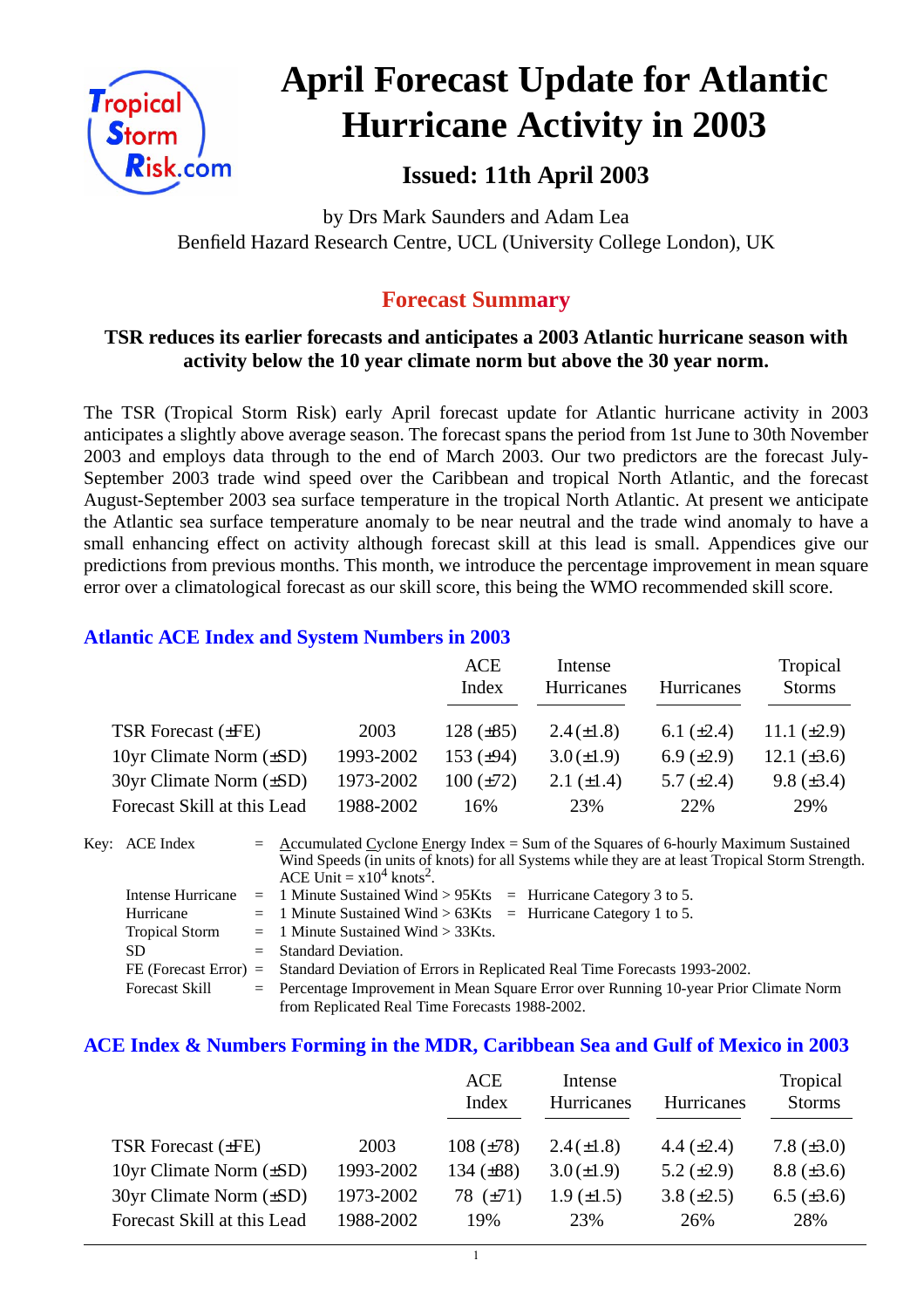The Atlantic hurricane Main Development Region (MDR) is the region  $10^{\circ}N - 20^{\circ}N$ ,  $20^{\circ}W - 60^{\circ}W$ between the Cape Verde Islands and the Caribbean. A storm is defined as having formed within this region if it reached at least tropical depression status while in the area.

#### **USA Landfalling ACE Index and Numbers in 2003**

|                             |           | ACE             |                   | Tropical        |
|-----------------------------|-----------|-----------------|-------------------|-----------------|
|                             |           | Index           | Hurricanes        | <b>Storms</b>   |
|                             |           |                 |                   |                 |
| TSR Forecast $(\pm FE)$     | 2003      | $3.6 (\pm 4.6)$ | $1.4 \ (\pm 1.1)$ | 3.2 $(\pm 1.9)$ |
| Average $(\pm SD)$          | 1993-2002 | 4.5 $(\pm 4.7)$ | $1.2 \ (\pm 1.2)$ | $3.8 (\pm 2.1)$ |
| Average $(\pm SD)$          | 1973-2002 | $2.6 (\pm 3.4)$ | $1.2 \ (\pm 1.3)$ | $2.8 (\pm 2.0)$ |
| Forecast Skill at this Lead | 1988-2002 | 11%             | 19%               | 19%             |
|                             |           |                 |                   |                 |

| Key: ACE Index           | $=$ Accumulated Cyclone Energy Index $=$ Sum of the Squares of hourly Maximum     |
|--------------------------|-----------------------------------------------------------------------------------|
|                          | Sustained Wind Speeds (in units of knots) for all Systems while they are at least |
|                          | Tropical Storm Strength and over the USA Mainland (reduced by a factor of 6).     |
|                          | ACE Unit = $x10^4$ knots <sup>2</sup> .                                           |
| Landfall Strike Category | $=$ Maximum 1 Minute Sustained Wind of Storm Coming Within 30km of Land.          |
| USA Mainland             | $=$ Brownsville (Texas) to Maine.                                                 |

USA landfalling intense hurricanes are not forecast since we have no skill at any lead.

#### **Caribbean Lesser Antilles Landfalling Numbers in 2003**

|                                          |      | Intense           |                   |                   |  |
|------------------------------------------|------|-------------------|-------------------|-------------------|--|
|                                          |      | Hurricanes        | <b>Hurricanes</b> | <b>Storms</b>     |  |
| TSR Forecast $(\pm FE)$                  | 2003 | $0.3 \ (\pm 0.4)$ | $0.6 (\pm 0.7)$   | 1.4 $(\pm 1.0)$   |  |
| 10yr Climate Norm $(\pm SD)$ 1993-2002   |      | $0.3 \ (\pm 0.5)$ | $0.7 (\pm 0.8)$   | $1.5 \ (\pm 1.0)$ |  |
| $30yr$ Climate Norm $(\pm SD)$ 1973-2002 |      | $0.2 \ (\pm 0.4)$ | $0.4 \ (\pm 0.6)$ | $1.1 (\pm 1.0)$   |  |
| Forecast Skill at this Lead 1988-2002    |      | 12%               | 17%               | 8%                |  |

Key: Landfall Strike Category = Maximum 1 Minute Sustained Wind of Storm Coming Within 30km of Land. Lesser Antilles = Island Arc from Anguilla to Trinidad Inclusive.

#### **Key Predictors for 2003**

The key factors behind our forecast for a slightly above-average hurricane season in 2003 are the anticipated small enhancing effect of July-September forecast 925mb U(east/west)-winds over the Caribbean Sea and tropical North Atlantic region  $(7.5^{\circ}N - 17.5^{\circ}N, 30^{\circ}W - 100^{\circ}W)$ , and of neutral August-September forecast sea surface temperature for the Atlantic MDR ( $10^{\circ}$ N -  $20^{\circ}$ N,  $20^{\circ}$ W -  $60^{\circ}$ W). The current forecast anomalies (1973-2002 climatology) for these predictors are  $0.15\pm0.74$  ms<sup>-1</sup> (down from  $0.53\pm0.82$  ms<sup>-1</sup>) and  $0.02\pm0.54$  <sup>o</sup>C (down from  $0.14\pm0.24$  <sup>o</sup>C) respectively. The corresponding forecast skills for these predictors at this lead are 32% and 25%.

#### **Further Information**

Further information on the TSR forecast methodology, the TSR simulated real-time forecast skill 1987- 2001 as a function of lead time, and on TSR in general, may be obtained from the 'Extended Range Forecast for Atlantic Hurricane Activity in 2002' document issued on the 23rd November 2001. Our next monthly forecast update for the 2003 Atlantic hurricane season will be issued on the 6th May 2003.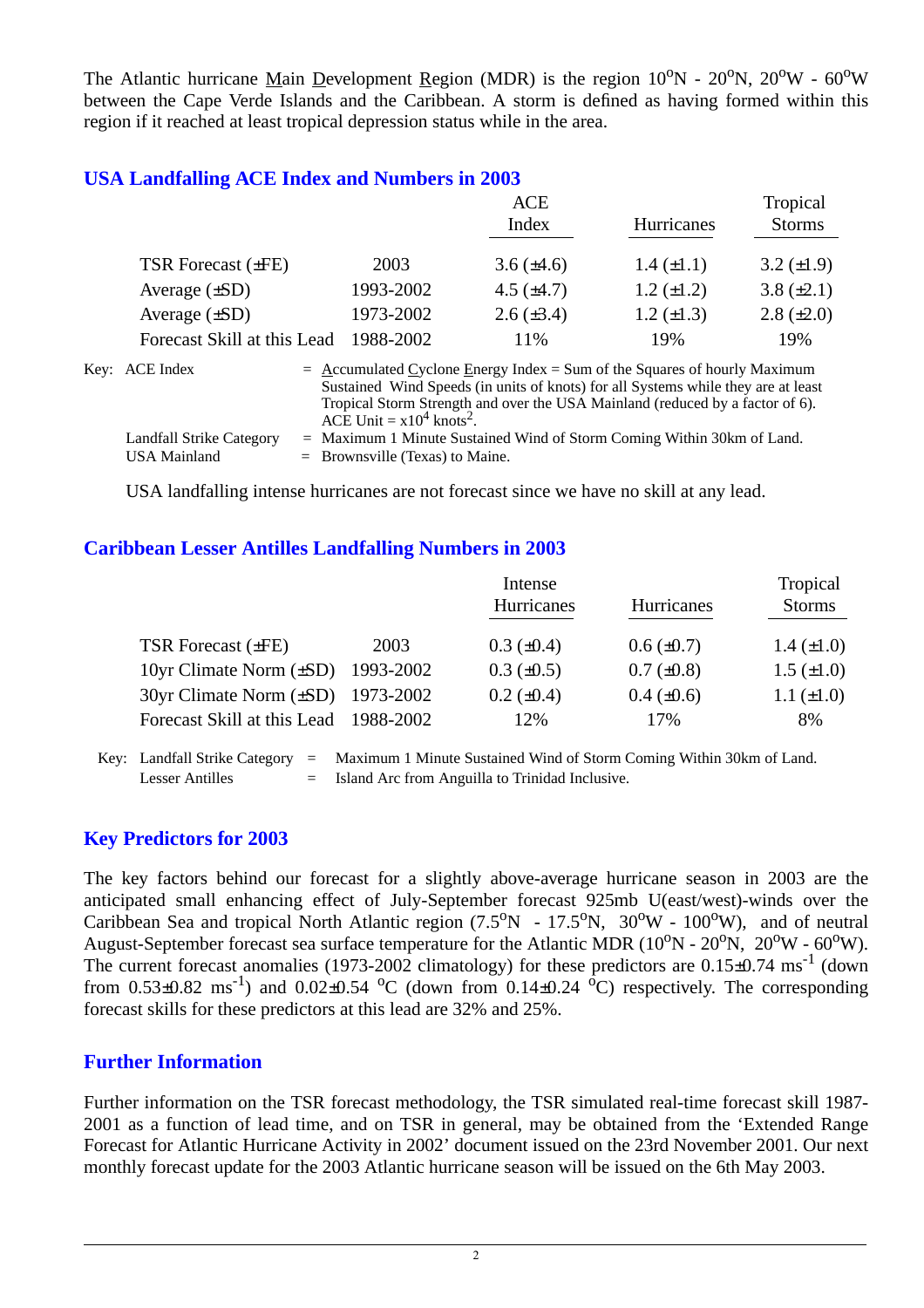# **Appendix - Predictions from Previous Months**

| <b>Atlantic ACE Index and System Numbers 2003</b> |             |                     |                                    |                   |                              |  |  |
|---------------------------------------------------|-------------|---------------------|------------------------------------|-------------------|------------------------------|--|--|
|                                                   |             | <b>ACE</b><br>Index | Named<br>Tropical<br><b>Storms</b> | <b>Hurricanes</b> | Intense<br><b>Hurricanes</b> |  |  |
| Average Number $(\pm SD)$ (1993-2002)             |             | 153 $(\pm 94)$      | 12.1 $(\pm 3.6)$                   | $6.9 \ (\pm 2.9)$ | $3.0 (\pm 1.9)$              |  |  |
| Average Number $(\pm SD)$ (1973-2002)             |             | $100 (\pm 72)$      | $9.8 \ (\pm 3.4)$                  | 5.7 $(\pm 2.4)$   | $2.1 (\pm 1.4)$              |  |  |
|                                                   | 11 Apr 2003 | $128 (\pm 85)$      | 11.1 $(\pm 2.9)$                   | 6.1 $(\pm 2.4)$   | $2.4 \ (\pm 1.8)$            |  |  |
|                                                   | 5 Mar 2003  | $166 (\pm 87)$      | $12.7 (\pm 3.5)$                   | 7.1 $(\pm 2.7)$   | $2.9 \ (\pm 1.9)$            |  |  |
| TSR Forecasts (±FE)                               | 5 Feb 2003  | $180 (\pm 90)$      | $13.3 \ (\pm 3.3)$                 | $7.6 (\pm 2.7)$   | 3.1 $(\pm 1.8)$              |  |  |
|                                                   | 7 Jan 2003  | $156 (\pm 90)$      | $12.3 \ (\pm 3.4)$                 | 6.9 $(\pm 2.8)$   | $2.7 (\pm 1.8)$              |  |  |
|                                                   | 16 Dec 2002 |                     | $12.4 (\pm 3.5)$                   | $7.0 (\pm 2.8)$   | $2.8 (\pm 1.8)$              |  |  |
| <b>Gray Forecast</b>                              | 4 Apr 2002  |                     | 12                                 | 8                 | 3                            |  |  |
|                                                   | 6 Dec 2002  |                     | 12                                 | 8                 | 3                            |  |  |

## **1. Atlantic ACE Index and System Numbers**

## **2. MDR, Caribbean Sea and Gulf of Mexico ACE Index and Numbers**

| <b>MDR, Caribbean Sea and Gulf of Mexico ACE Index and Numbers 2003</b> |             |                     |                                    |                   |                       |  |  |
|-------------------------------------------------------------------------|-------------|---------------------|------------------------------------|-------------------|-----------------------|--|--|
|                                                                         |             | <b>ACE</b><br>Index | Named<br>Tropical<br><b>Storms</b> | <b>Hurricanes</b> | Intense<br>Hurricanes |  |  |
| Average Number $(\pm SD)$ (1993-2002)                                   |             | 134 $(\pm 88)$      | $8.8 (\pm 3.6)$                    | 5.2 $(\pm 2.9)$   | $3.0 (\pm 1.9)$       |  |  |
| Average Number $(\pm SD)$ (1973-2002)                                   |             | $78 (\pm 71)$       | $6.5 (\pm 3.6)$                    | 3.8 $(\pm 2.5)$   | $1.9 \ (\pm 1.5)$     |  |  |
|                                                                         | 11 Apr 2003 | $108 (\pm 78)$      | 7.8 $(\pm 3.0)$                    | 4.4 $(\pm 2.4)$   | $2.4 \ (\pm 1.8)$     |  |  |
| <b>TSR</b> Forecasts ( $\pm$ FE)                                        | 5 Mar 2003  | 146 $(\pm 81)$      | $9.4 (\pm 3.4)$                    | 5.4 $(\pm 2.6)$   | $2.9 \ (\pm 1.9)$     |  |  |
|                                                                         | 5 Feb 2003  | 161 $(\pm 85)$      | $10.0 (\pm 3.4)$                   | 5.9 $(\pm 2.7)$   | 3.1 $(\pm 1.8)$       |  |  |
|                                                                         | 7 Jan 2003  | $136 (\pm 85)$      | $9.0 \ (\pm 3.5)$                  | 5.2 $(\pm 2.7)$   | $2.7 (\pm 1.8)$       |  |  |
|                                                                         | 16 Dec 2002 |                     | $9.2 \ (\pm 3.5)$                  | 5.3 $(\pm 2.7)$   | $3.0 (\pm 1.7)$       |  |  |

#### **3. US Landfalling ACE Index and Numbers**

| <b>US Landfalling ACE Index and Numbers 2003</b> |             |                     |                                    |                   |  |  |  |
|--------------------------------------------------|-------------|---------------------|------------------------------------|-------------------|--|--|--|
|                                                  |             | <b>ACE</b><br>Index | Named<br>Tropical<br><b>Storms</b> | Hurricanes        |  |  |  |
| Average Number $(\pm SD)$ (1993-2002)            |             | 4.5 $(\pm 4.6)$     | $3.8 (\pm 2.1)$                    | $1.2 (\pm 1.2)$   |  |  |  |
| Average Number $(\pm SD)$ (1973-2002)            |             | $2.6 \ (\pm 3.4)$   | $2.8 \ (\pm 2.0)$                  | 1.2 $(\pm 1.3)$   |  |  |  |
| <b>TSR Forecasts (±FE)</b>                       | 11 Apr 2003 | $3.6 (\pm 4.6)$     | $3.2 \ (\pm 1.9)$                  | $1.4 \ (\pm 1.1)$ |  |  |  |
|                                                  | 5 Mar 2003  | 4.8 $(\pm 4.5)$     | $3.7 (\pm 1.9)$                    | $1.7 (\pm 1.1)$   |  |  |  |
|                                                  | 5 Feb 2003  | 5.2 $(\pm 4.6)$     | $3.9 \ (\pm 1.9)$                  | $1.8 (\pm 1.1)$   |  |  |  |
|                                                  | 7 Jan 2003  |                     | $3.6 \ (\pm 1.9)$                  | $1.6 (\pm 1.1)$   |  |  |  |
|                                                  | 16 Dec 2002 |                     | $3.6 \ (\pm 1.9)$                  | $1.7 (\pm 1.1)$   |  |  |  |